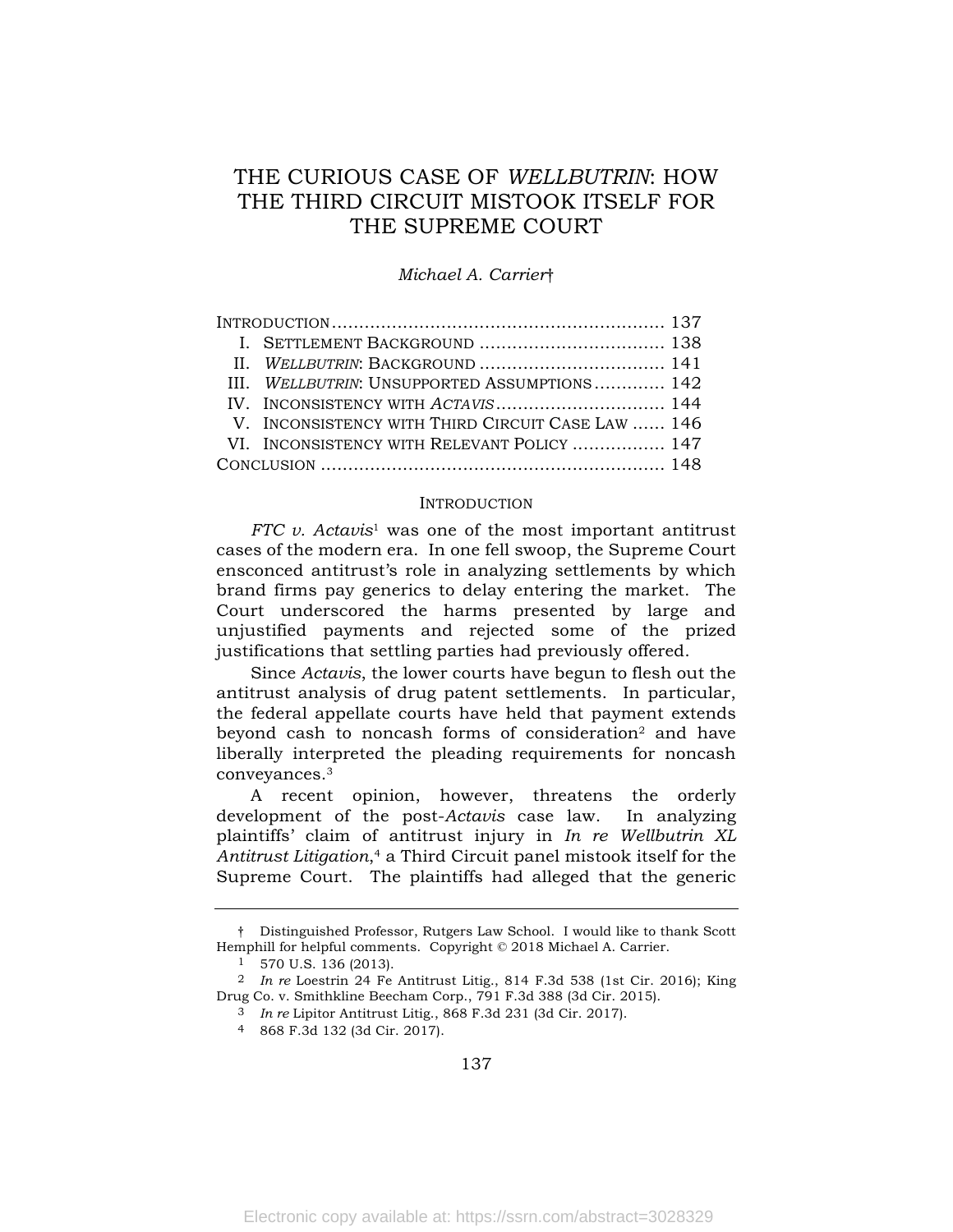would have entered the market earlier if not for the settlement, but the Third Circuit found that they could not make such a showing because they did not definitively prove that the patent was invalid or not infringed. The panel only reached this conclusion, however, by studiously ignoring the evidence of a large and unjustified payment that the Supreme Court had indicated was a surrogate for the patent's weakness and accepting a defense based on avoiding risk that the Supreme Court had rejected.

This Essay first provides a background on pharmaceutical patent settlements. It then discusses the *Actavis* and *Wellbutrin* cases. Finally, it shows how the Third Circuit panel issued a ruling that was based on inappropriate assumptions and is inconsistent with Supreme Court case law, Third Circuit precedent, and relevant regulatory policies.

#### I

# SETTLEMENT BACKGROUND

Brand and generic firms often settle patent infringement cases. Most of these settlements do not present antitrust concerns. Some do not delay entry at all. For example, in its most recent annual report, the Federal Trade Commission ("FTC") found that 20 out of 160 settlements between brands and generics in 2013 and 2014 did not restrict generic entry.5

Other settlements do not involve payment. The FTC report found that 111 settlements contained a restriction on entry but did not provide compensation.6 Courts and the FTC have concluded that these "patent-term split agreements" do not violate the antitrust laws because they involve the parties dividing the patent term by selecting a date for generic entry based on the strength of the patent.7 The greater the likelihood that the patent is valid and infringed, the later in the period generic entry would be expected.

It is the last category of payment and delayed entry (21 settlements<sup>8</sup>) that presents concern. These payments have

<sup>5</sup> Bureau of Competition, Fed. Trade Comm'n, Agreements Filed with the Federal Trade Commission under the Medicare Prescription Drug, Improvement, and Modernization Act of 2003: Overview of Agreements Filed in FY 2014, at 2 (2016) [hereinafter 2014 Report], *available at* https://www.ftc.gov/reports/agreements-filled-federal-trade-commissionunder-medicare-prescription-drug-improvement-0 [https://perma.cc/66PM-XL3Z].

<sup>6</sup> *Id.*

<sup>7</sup> Michael A. Carrier, *Unsettling Drug Patent Settlements: A Framework for Presumptive Illegality*, 108 MICH. L. REV. 37, 60 (2009).

<sup>8</sup> 2014 Report, *supra* note 5, at 1.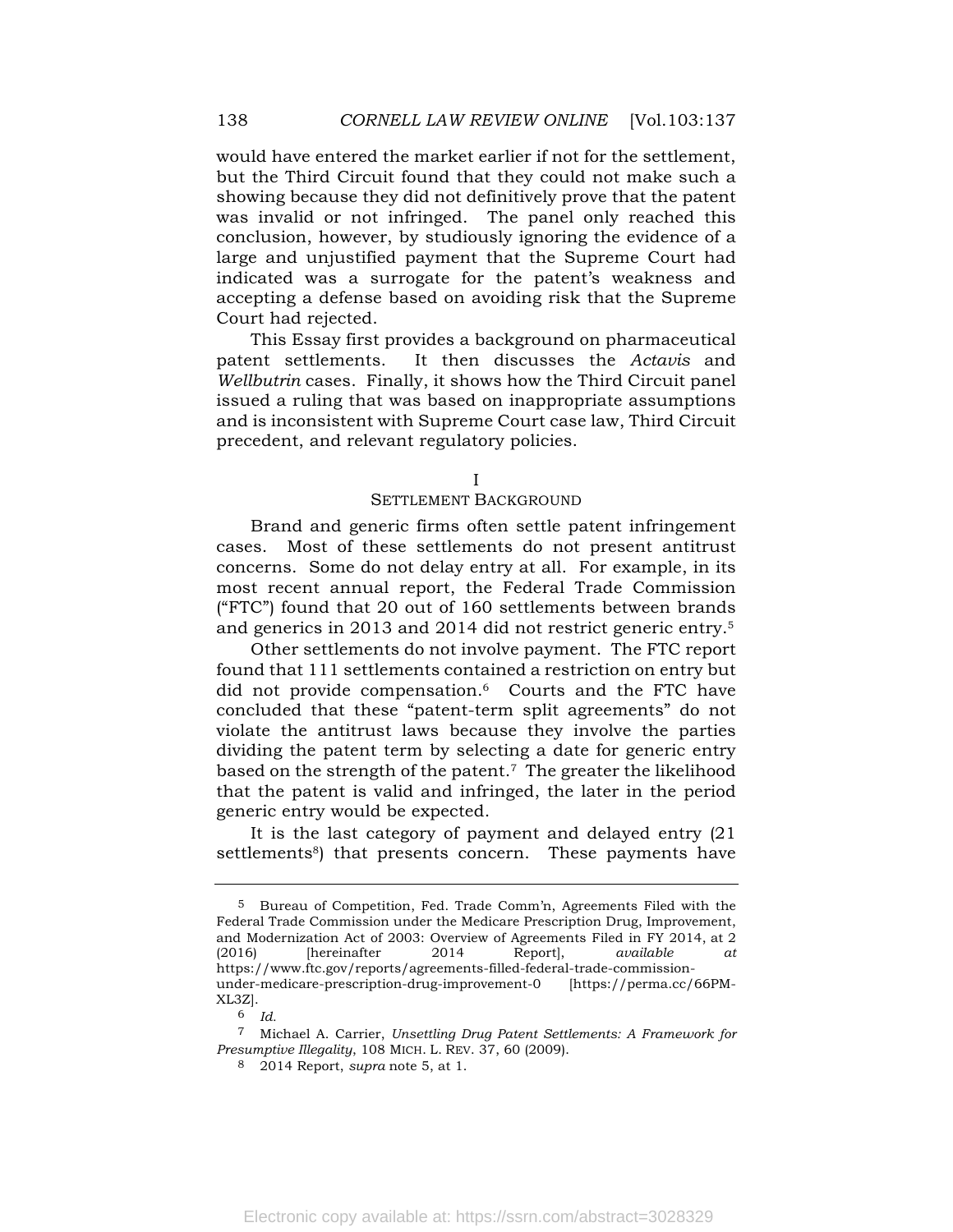been called "reverse payments" because the consideration flows from patentee to alleged infringer (unlike typical settlements in which alleged infringers pay patentees).<sup>9</sup> A brand is likely to gain additional exclusivity not warranted by the strength of the patent by supplementing the parties' entry-date agreement with a payment to the generic. And the quid pro quo for the payment would appear to be the generic's agreement to stay out of the market beyond the date that otherwise reflects the parties' assessment of the patent's strength and likely outcome of litigation.

The antitrust analysis of reverse-payment settlements has varied. In 2003, in the first federal appellate ruling, *In re*  Cardizem CD Antitrust Litigation,<sup>10</sup> the Sixth Circuit concluded that a settlement that prevented a generic from marketing products not covered by the patent was "a horizontal agreement to eliminate competition[,] . . . a classic example of a per se illegal restraint of trade."11

Courts, however, quickly retreated from such analysis, turning to a test that essentially immunized activity falling within the "scope of the patent." The Federal Circuit in *In re Ciprofloxacin Hydrochloride Antitrust Litigation*,<sup>12</sup> for example, found that settlements fell "well within" the patentee's rights, that patents bestowed "the right to exclude others," and that the crucial inquiry was "whether the agreements restrict competition beyond the exclusionary zone of the patent."13 In addition to relying on the scope of the patent, courts upheld the agreements by emphasizing the importance of settlements, the link between settlements and innovation, the presumption of patent validity, and the "natural" status of reverse payments.14 In July 2012, however, in *In re K-Dur Antitrust Litigation*,15 the Third Circuit rejected the scope-of-the-patent test, explaining that it assumed the validity at issue in the case and was not relevant when the issue is infringement (on which

<sup>9</sup> Carrier, *supra* note 7, at 60.

<sup>10</sup> 332 F.3d 896 (6th Cir. 2003).

<sup>11</sup> *Id.* at 908.

<sup>12</sup> 544 F.3d 1323 (Fed. Cir. 2008).

<sup>13</sup> *Id.* at 1332–33, 1336; *see also* Schering-Plough Corp. v. F.T.C., 402 F.3d 1056, 1076 (11th Cir. 2005); *In re* Tamoxifen Citrate Antitrust Litig., 466 F.3d 187, 213 (2d Cir. 2006); F.T.C. v. Watson Pharms., Inc., 677 F.3d 1298, 1312 (11th Cir. 2012) (holding, in each case, that exclusion within the scope of the patent does not constitute unlawful restraint).

<sup>14</sup> Carrier, *supra* note 7, at 60–67.

<sup>15</sup> 686 F.3d 197 (3d Cir. 2012), *judgment vacated sub nom*. Merck & Co. v. La. Wholesale Drug Co., 133 S. Ct. 2849 (2013).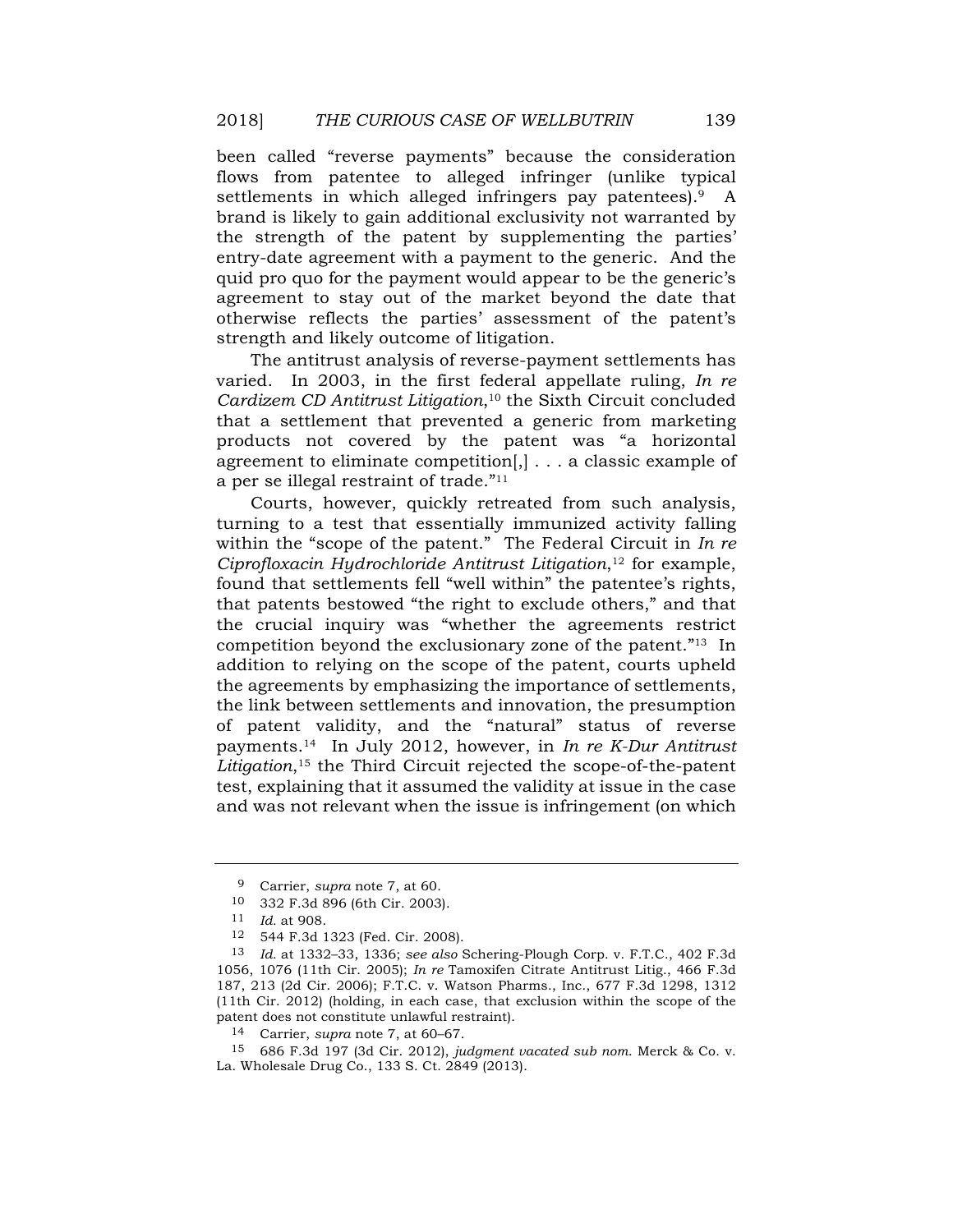the patentee bears the burden of proof).<sup>16</sup>

In 2013, in *FTC v. Actavis*,<sup>17</sup> the Supreme Court resolved the split among the courts by rejecting the scope-of-the-patent test. The Court found it "incongruous" to "determine antitrust legality by measuring the settlement's anticompetitive effects solely against patent law policy," rather than by measuring them "against procompetitive antitrust policies as well."18

The Court found that the settlement at issue had the "potential for genuine adverse effects on competition" because "payment in return for staying out of the market . . . keeps prices at patentee-set levels . . . ."19 In addition, the Court highlighted the harms from a payment to a generic, which "in effect amounts to a purchase by the patentee of the exclusive right to sell its product, a right it already claims but would lose if the patent litigation were to continue and the patent were held invalid or not infringed by the generic product."<sup>20</sup>

The Court revealed its strong preference for determining patent strength by examining the payment rather than the patent. The "size of the unexplained reverse payment can provide a workable surrogate for a patent's weakness, all without forcing a court to conduct a detailed exploration of the validity of the patent itself.<sup>"21</sup> Even strong patents are not immune from the concern with payments, because an unexplained payment on a "particularly valuable patent . . . likely seeks to prevent the risk of competition," with this consequence "constitut[ing] the relevant anticompetitive harm."<sup>22</sup> Finally, the Court found that the policy in favor of settlement did not immunize the agreements because of five arguments that centered on reverse payments' (1) anticompetitive effects, (2) lack of justification, and (3) market power, along with (4) the feasibility of judicial analysis and (5) parties' ability to settle without payment.23

The Court concluded that "the FTC must prove its case as in other rule-of-reason cases."24 And it instructed future courts to analyze payments' "size, . . . scale in relation to the payor's anticipated future litigation costs, . . . independence

<sup>16</sup> *Id.* at 214.

<sup>17</sup> 570 U.S. 136 (2013).

<sup>18</sup> *Id.* at 137.

<sup>19</sup> *Id.* at 153–54.

<sup>20</sup> *Id.*

<sup>21</sup> *Id.* at 158.

<sup>22</sup> *Id.* at 157.

<sup>23</sup> *Id.* at 153–58.

<sup>24</sup> *Id.* at 159.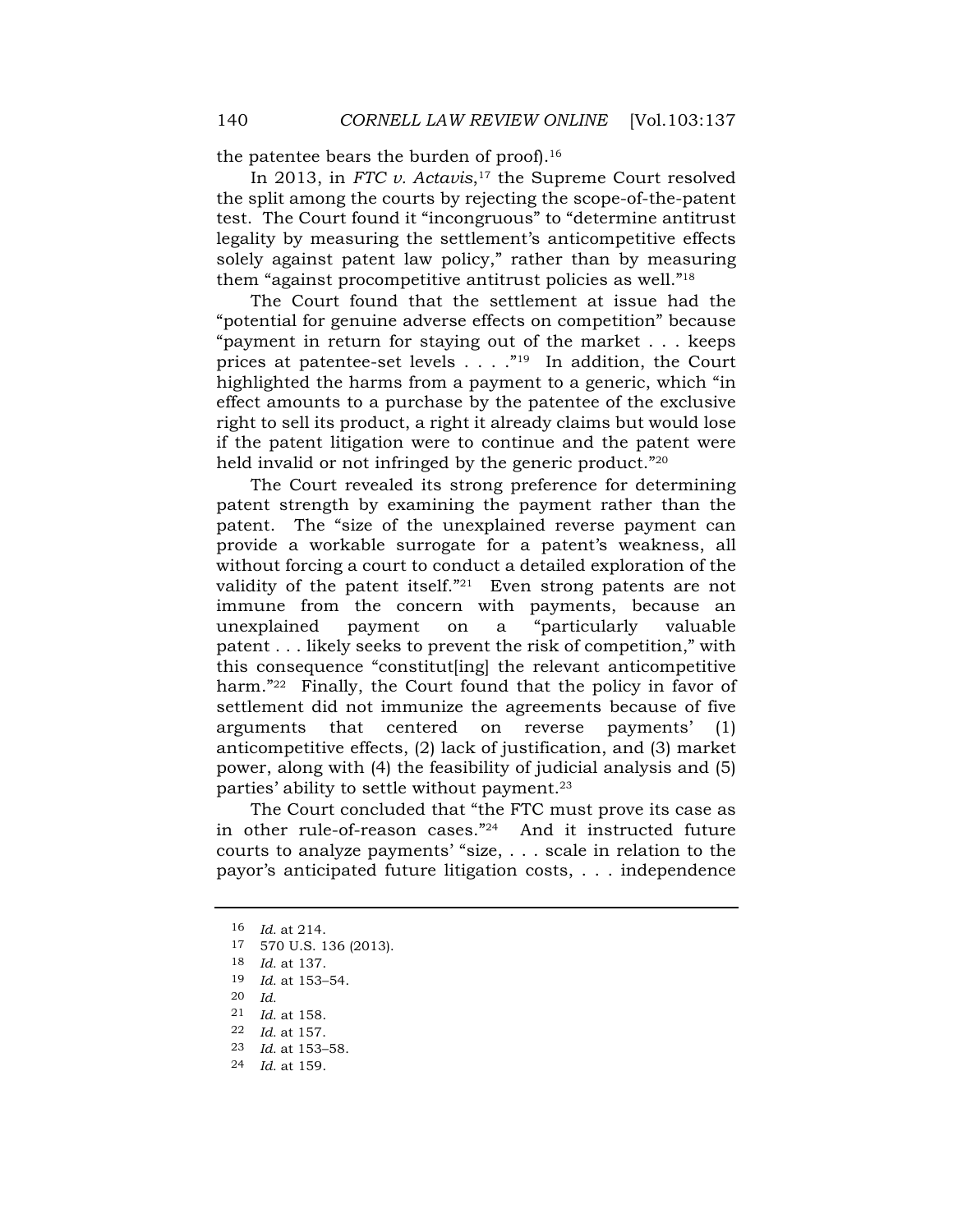from other services for which it might represent payment, and . . . lack of any other convincing justification."25

# *WELLBUTRIN*: BACKGROUND

In *In re Wellbutrin XL Antitrust Litigation*,<sup>26</sup> purchasers of Wellbutrin XL, a drug treating depression, challenged conduct that delayed generic entry. Some of the conduct, targeting sham litigation and sham citizen petitions, lies outside the scope of this Essay. But the plaintiffs also alleged that the generic delayed entering the market because of a settlement involving payment from the brand company.27

One of the Court's central concerns in *Actavis* was that the brand would pay the generic to "prevent the risk of competition"28 and "induce the generic challenger to abandon its claim."29 Along these lines, the district court addressed an atypical settlement by which the generic "did not 'abandon its claim' and continued to litigate the patent litigation[,] . . . maintaining the risk of a finding of patent invalidity or non-infringement . . . ."30 As a result, the district court found that the settlement did not "present the same antitrust concerns that motivated the court in *Actavis* to subject the settlement to antitrust scrutiny" and granted defendants' motion for summary judgment.31

The Third Circuit appropriately reversed the district court on this point, finding that agreements that do "not end [patent] litigation . . . nevertheless implicate the kinds of concerns articulated in *Actavis* . . . ."32 Although the correct result, the court's level of remorse at reaching this outcome was striking: "The view of the law espoused by the FTC, adopted by the majority in *Actavis*, and followed by our Court in *King*, has been subject to cogent criticism, . . . but the controlling precedent is what it is."33

The Third Circuit then addressed the issue of antitrust standing, which requires a showing of antitrust injury, or

<sup>25</sup> *Id.*

<sup>26</sup> 868 F.3d 132 (3d Cir. 2017).

<sup>27</sup> *Id.* at 142.

<sup>28</sup> 570 U.S at 157.

<sup>29</sup> *Id.* at 154.

<sup>30</sup> *In re* Wellbutrin XL Antitrust Litig., 133 F. Supp. 3d 734, 752 (E.D. Pa. 2015).

<sup>31</sup> *Id.*

<sup>32</sup> *In re Wellbutrin*, 868 F.3d at 152 n.50.

<sup>33</sup> *Id.* at 152–53 n.50.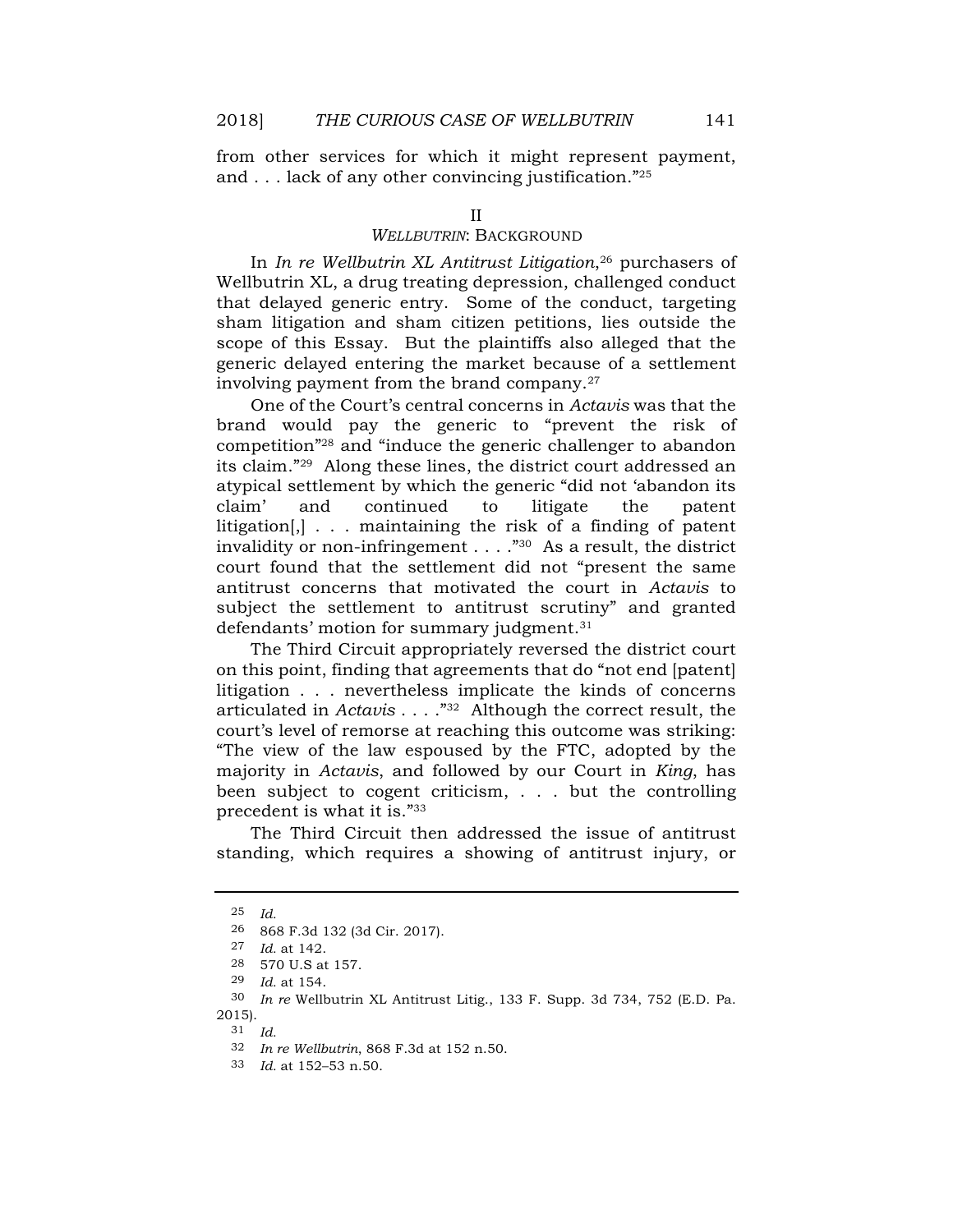"injury of the type the antitrust laws were intended to prevent and that flows from that which makes [the] defendants' acts unlawful."34 To establish antitrust injury, the plaintiffs "must show that the harm they say they experienced—increased drug prices for Wellbutrin XL (and its generic equivalents)—was caused by the settlement they are complaining about."35 The plaintiffs introduced evidence showing that the generic would have entered the market before the date allowed under the settlement.<sup>36</sup> But the court found that such a showing "does" not take into account [the] blocking patent."37 And "if the launch were stopped because it was illegal," then the injury "would be caused not by the settlement but by the patent laws prohibiting the launch."38

The plaintiffs responded that the generic would have been able to launch because, pursuant to its "litigation-based scenario,"<sup>39</sup> "in the absence of the challenged agreements, [the generic] would have prevailed against [the brand] in litigation."40 The court rejected this argument, but only after making a number of unsupported assumptions.

#### III

# *WELLBUTRIN*: UNSUPPORTED ASSUMPTIONS

The Third Circuit dismissed plaintiffs' litigation-based scenario in two paragraphs.<sup>41</sup> Though not lengthy, the potential for mischief from this condensed discussion is significant. For starters, the section consisted of six unsupported assumptions.

First, while conceding that "the size of a reverse payment

<sup>34</sup> *Id.* at 164 (quoting Brunswick Corp. v. Pueblo Bowl-O-Mat, Inc., 429 U.S. 477, 489 (1977)).

<sup>35</sup> *Id.* at 164–65.

<sup>36</sup> *Id.* at 165.

<sup>37</sup> *Id.*

<sup>38</sup> *Id.* For a powerful critique of the assertion that a plaintiff must prove the legality of an at-risk launch that highlights its formalistic nature and contrasts it with *Actavis*'s direction to not litigate patent validity, see Kevin Soter, Note, *Causation in Reverse Payment Antitrust Claims*, 70 STAN. L. REV. (forthcoming 2018) (manuscript at 29–32) (https://papers.ssrn.com/sol3/papers.cfm?abstract\_id=3026787

<sup>[</sup>https://perma.cc/3XHN-Z7LK]).

<sup>39</sup> *In re Wellbutrin*, 868 F.3d at 166.

<sup>40</sup> *Id.* The plaintiffs also contended that the generic would have obtained a license to the patent, a position that the court dismissed. *Id.*

<sup>41</sup> The discussion in this section focuses on the general argument that a payment's size acts as a surrogate for a patent's weakness rather than the more specific discussion of an expert's testimony on the likelihood of proving noninfringement, invalidity, and inequitable conduct. *Id.* at 167–69.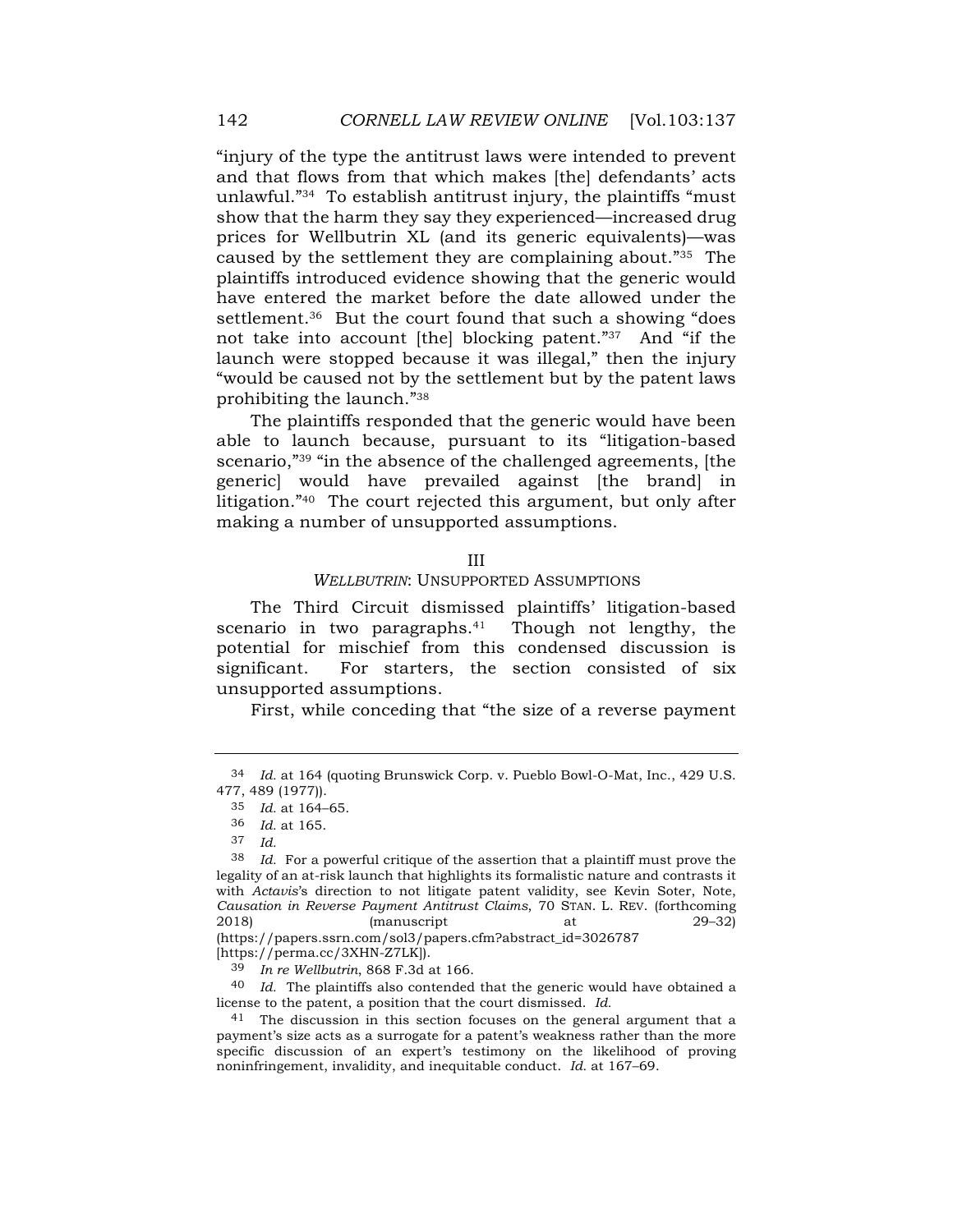may have some relevance in determining how confident a litigant is in the strength of its case," the panel averred that this was "far from dispositive."42 That, however, is not the standard—certainly not for a party opposing summary judgment. The role of an appellate court reviewing a summary judgment grant is not to make dispositive findings, but only to determine, viewing the facts in the light most favorable to the non-moving party, that "there is no genuine dispute as to any material fact."43

Second, the panel carved out special rules for "complex and multi-faceted" settlements, claiming that such arrangements are particularly likely to lack a connection between a payment and the patent's weakness.<sup>44</sup> But such a rule was nowhere articulated—or even intimated—in *Actavis*, which *itself* addressed a complex settlement involving agreements with multiple generics over varied time periods for unrelated services.45

Third, the panel hypothesized reasons for payment based on the brand's "improper[] evaluat[ion]" of the patent.46 But such hypothesis does not bear support in *Actavis*, which made clear that an "unexplained large reverse payment . . . suggests that the payment's objective is to maintain supracompetitive prices to be shared among the patentee and the challenger . . . ."47 In fact, earlier in its opinion, the panel conceded that the \$233 million payment "can be said to be large" and "unjustified in the sense of being unexplained."<sup>48</sup>

Fourth, and relatedly, the panel found "multiple plausible ways" to interpret the brand's payment.<sup>49</sup> But it did so only by adopting justifications that—even if long advocated by settling parties and some economists—*Actavis* rejected.

Fifth, the panel was "persuaded" by an argument in an amicus brief submitted by economists that resuscitated the

<sup>42</sup> *Id.* at 168.

<sup>43</sup> FED. R. CIV. P. 56(a); *see, e.g.*, Van Orden v. Borough of Woodstown New Jersey, 703 F. App'x 153, 156 (3d Cir. 2017) (explaining that summary judgment is only appropriate when there is no factual dispute between the parties).

<sup>44</sup> *In re Wellbutrin*, 868 F.3d at 168.

<sup>45</sup> F.T.C. v. Actavis, Inc., 570 U.S. 136, 144–45 (2013); *cf.* Aaron Edlin et al., *Activating* Actavis, 28 ANTITRUST 16, 18 (2013) ("The parties to a payment for delay have ample reason to pack complexities into the deal . . . to conceal its genuine nature.").

<sup>46</sup> *In re Wellbutrin*, 868 F.3d at 168.

<sup>47</sup> *Actavis*, 570 U.S. at 157.

<sup>48</sup> *In re Wellbutrin*, 868 F.3d at 162.

<sup>49</sup> *Id.* at 168.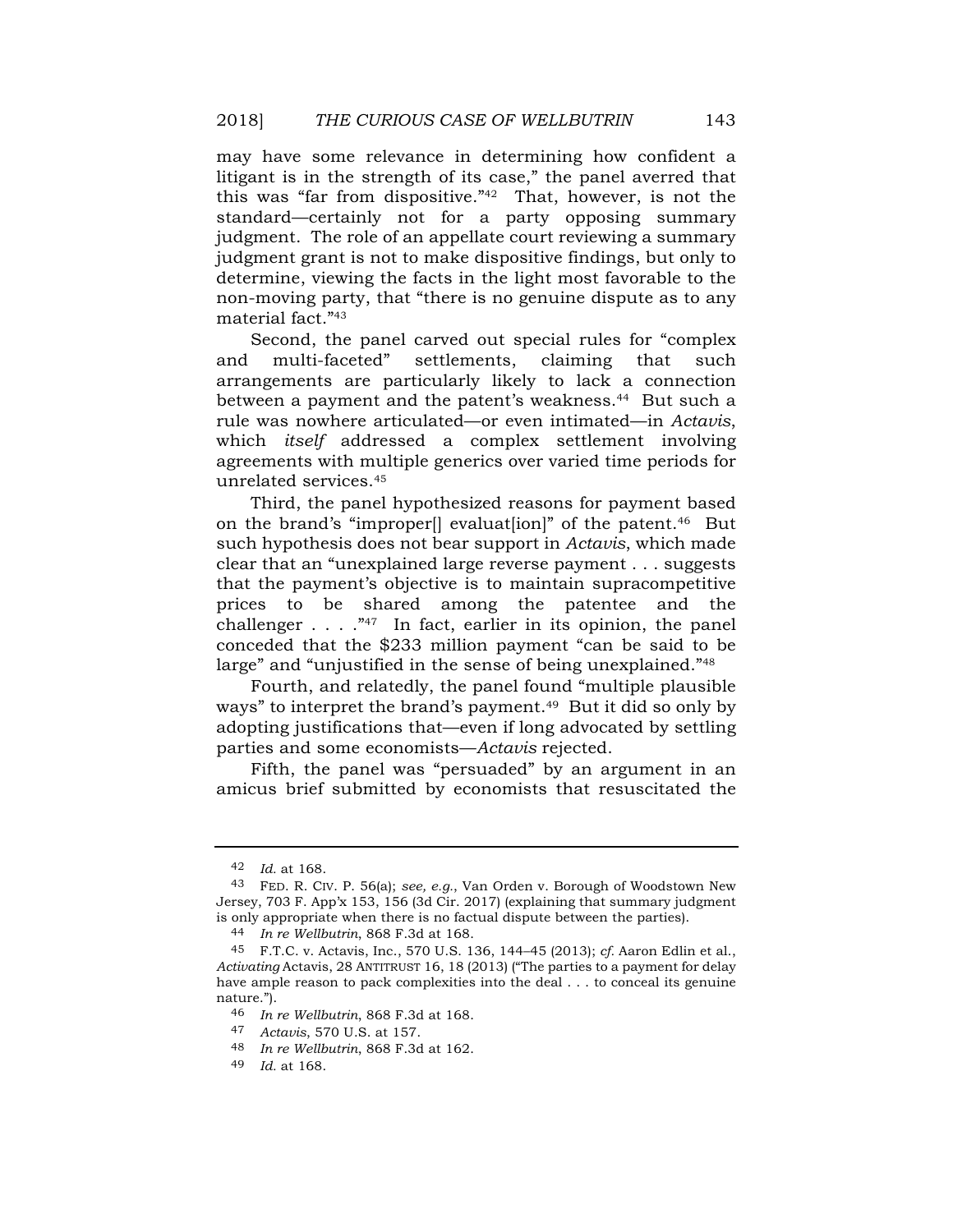risk-aversion defense rejected in *Actavis*.50 This brief offered a "lottery" example that showed nothing more than brand firms' desire for certainty rather than taking the chance of losing the patent case.51 Again, the Supreme Court rejected this argument in *Actavis*.

And sixth, the panel conveniently found the economists' reasoning to "effective[ly] rebut[]" the argument that a payment's size is a surrogate for the patent's weakness.52 But it is difficult to see how a panel of a lower court can employ an argument the *Actavis* majority *rejected* to "rebut" an argument the majority *accepted*.

In short, the Third Circuit panel's ruling is unsupported on multiple grounds. At the same time, it also is inconsistent with the case law.

#### IV

#### INCONSISTENCY WITH *ACTAVIS*

As discussed above, $53$  the importance of the Supreme Court's *Actavis* decision cannot be overstated. The Court made clear that antitrust has a role to play within the scope of the patent and found that the policy in favor of settlement did not dictate the outcome because of multiple contravening factors.<sup>54</sup>

In opposition to other courts, the Court found that it was "feasible" for a court to evaluate the antitrust effects of settlements because "it is normally not necessary to litigate patent validity to answer the antitrust question."55 The reason is that "[a]n unexplained large reverse payment itself would normally suggest that the patentee has serious doubts about the patent's survival."56 Such doubts "suggest[] that the payment's objective is to maintain supracompetitive prices to be shared among the patentee and the challenger rather than face what might have been a competitive market  $\ldots$ ."<sup>57</sup> In fact, "the size of the unexplained reverse payment can provide a workable surrogate for a patent's weakness, all without forcing a court to conduct a detailed exploration of the validity

57 *Id.*

<sup>50</sup> *Id.* Even if there were a defense based on risk aversion, that would present only a question of fact, not a basis on which to grant summary judgment.

<sup>51</sup> *Id.*

<sup>52</sup> *Id.* at 168–69.

<sup>53</sup> *See supra* Part I.

<sup>54</sup> F.T.C. v. Actavis, Inc., 570 U.S. 136, 153–58 (2013).

<sup>55</sup> *Id.* at 157.

<sup>56</sup> *Id.*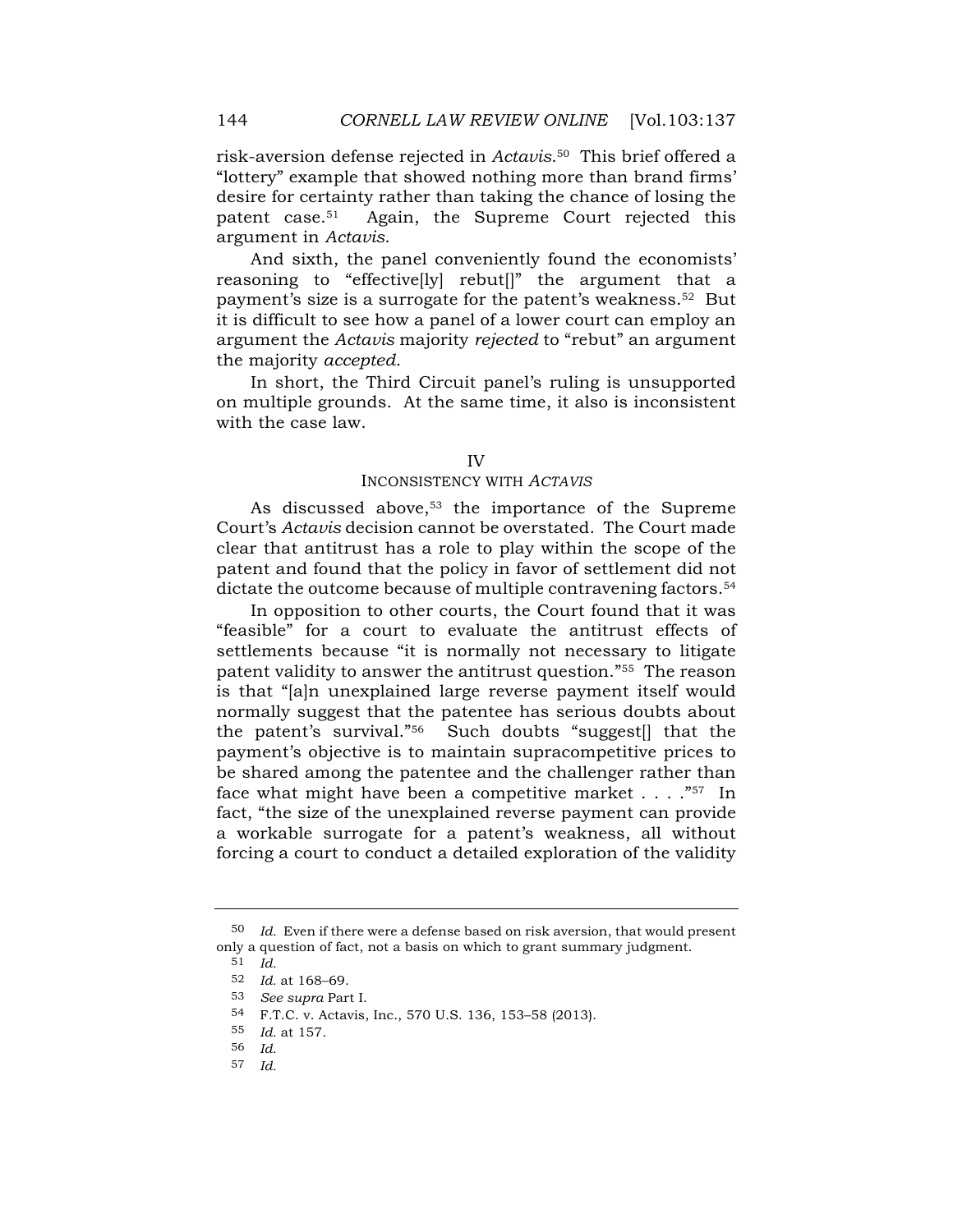of the patent itself."58

Not only did the Court make clear that a large unexplained payment can serve as a proxy for the patent's weakness, but it also specifically jettisoned one of the settling parties' prized defenses: that a brand might pay a generic to obtain certainty on a "particularly valuable patent."59 The Court explained that this certainty (despite its obvious benefits for the brand firm) has a steep price. In particular, it blocks the "risk of competition," which (for the consumer, the focus of antitrust law) "constitutes the relevant anticompetitive harm."60

In rejecting arguments based on avoiding the risk of competition, the Court dispensed with the "risk aversion" defense long advocated by settling parties (and some economists), including in *Actavis* itself. For example, in *Actavis*, a group of economists filed an amicus brief that asserted that reverse payments "may . . . be necessary for brand companies to overcome bargaining disadvantages caused by risk aversion."61 The brief also stated that "[b]rand companies are likely to be more risk averse than their generic challengers because they usually have significantly more to lose from a negative trial outcome."<sup>62</sup> And it contended that "the size of a reverse payment generally does not provide a reliable benchmark to determine whether the payment is anticompetitive."63 Faced squarely with these justifications, the Court refused to accept them.64

In short, the Supreme Court's landmark holdings in *Actavis* cannot be reconciled with the Third Circuit's ruling, which downplayed the connection between payment and patent weakness and resuscitated the defense based on risk that the Supreme Court had rejected.

<sup>58</sup> *Id.* at 158; *see also* Aaron Edlin et al., *The* Actavis *Inference: Theory and Practice*, 67 RUTGERS UNIV. L. REV. 585, 618 (2015) ("The best information the antitrust court has regarding the parties' *ex ante* beliefs about patent validity and infringement is likely to come from the terms of the agreement they reached.").

<sup>59</sup> *Actavis*, 570 U.S. at 157.

<sup>60</sup> *Id.* Preventing the risk of competition constitutes anticompetitive harm even if a plaintiff is not able to show that the generic was more likely than not to win the patent litigation.

<sup>61</sup> Brief of Antitrust Economists as Amici Curiae in Support of Respondents at 3, F.T.C. v. Actavis, Inc., 570 U.S. 136 (2013) (No. 12-416).

<sup>62</sup> *Id.* at 20.

<sup>63</sup> *Id.* at 21.

<sup>64</sup> *See supra* note 57 and accompanying text; *see generally* HERBERT HOVENKAMP ET AL., IP AND ANTITRUST: AN ANALYSIS OF ANTITRUST PRINCIPLES APPLIED TO INTELLECTUAL PROPERTY LAW § 16.01[D], at 16–26 (3d ed. 2017) ("[T]he Court did not accept as a justification risk aversion or the patentee's desire to convert an uncertain patent right into a certain one without litigation.").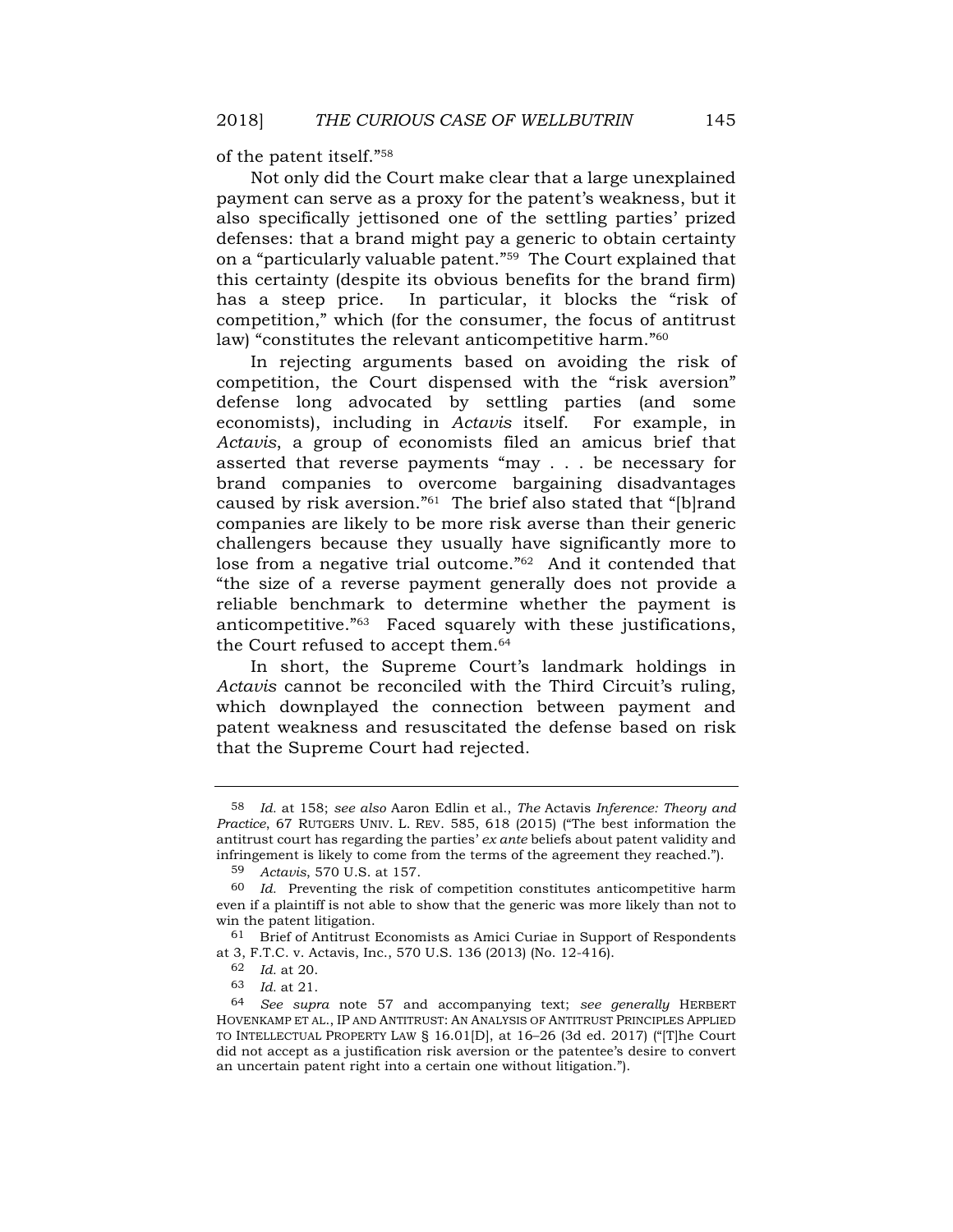INCONSISTENCY WITH THIRD CIRCUIT CASE LAW

The panel's opinion also is inconsistent with Third Circuit precedent. The Third Circuit in *King Drug Co. v. Smithkline Beecham Corp.*<sup>65</sup> appropriately recognized the Supreme Court's holding in *Actavis* that "it is the prevention of th[e] risk of competition—eliminating 'the risk of patent invalidation or a finding of noninfringement' by 'paying the challenger to stay out' of the market . . . that 'constitutes the relevant anticompetitive harm.'"66 The Third Circuit found that no-authorized-generic agreements threaten "the same types of problems" as cash payments, each of which arises from the elimination of the risk of competition.67

In *King Drug*, the Third Circuit recognized that "[i]f the brand uses a no-[authorized-generic] agreement to induce the generic to abandon the patent fight, the chance of dissolving a questionable patent vanishes (and along with it, the prospects of a more competitive market)."68 As a result, "a brand agreeing not to produce an authorized generic may thereby have 'avoid[ed] the risk of patent invalidation or a finding of noninfringement.'"69

Nor is that the only inconsistency between the opinion and other law in the Third Circuit. Less than two weeks after the panel decision, the Third Circuit issued another opinion that cannot be reconciled with the ruling. In *In re Lipitor Antitrust*  Litigation,<sup>70</sup> the court highlighted the importance of "the size of the reverse payment," which "serves at least two functions in assessing that payment's lawfulness": showing market power and "signify[ing] that the payment seeks to avoid invalidation of the disputed underlying patent."71

The Third Circuit, appropriately following *Actavis*'s teachings (which apply to determinations of liability and causation), explained in *Lipitor* that "[a] patent holder may be concerned about the validity of its patent, and so the size of the payment may very well correspond with the magnitude of that concern."72 Applying such principles to the case at hand, the court found that the brand's forgiveness of damages in a

<sup>65</sup> 791 F.3d 388 (3d Cir. 2015).

<sup>66</sup> *Id.* at 404 (quoting *Actavis*, 133 S. Ct. at 2236–37).

<sup>67</sup> *Id.*

<sup>68</sup> *Id.* at 405.

<sup>69</sup> *Id.* (quoting *Actavis*, 133 S. Ct. at 2236).

<sup>70</sup> 868 F.3d 231 (3d Cir. 2017).

<sup>71</sup> *Id.* at 251.

<sup>72</sup> *Id.*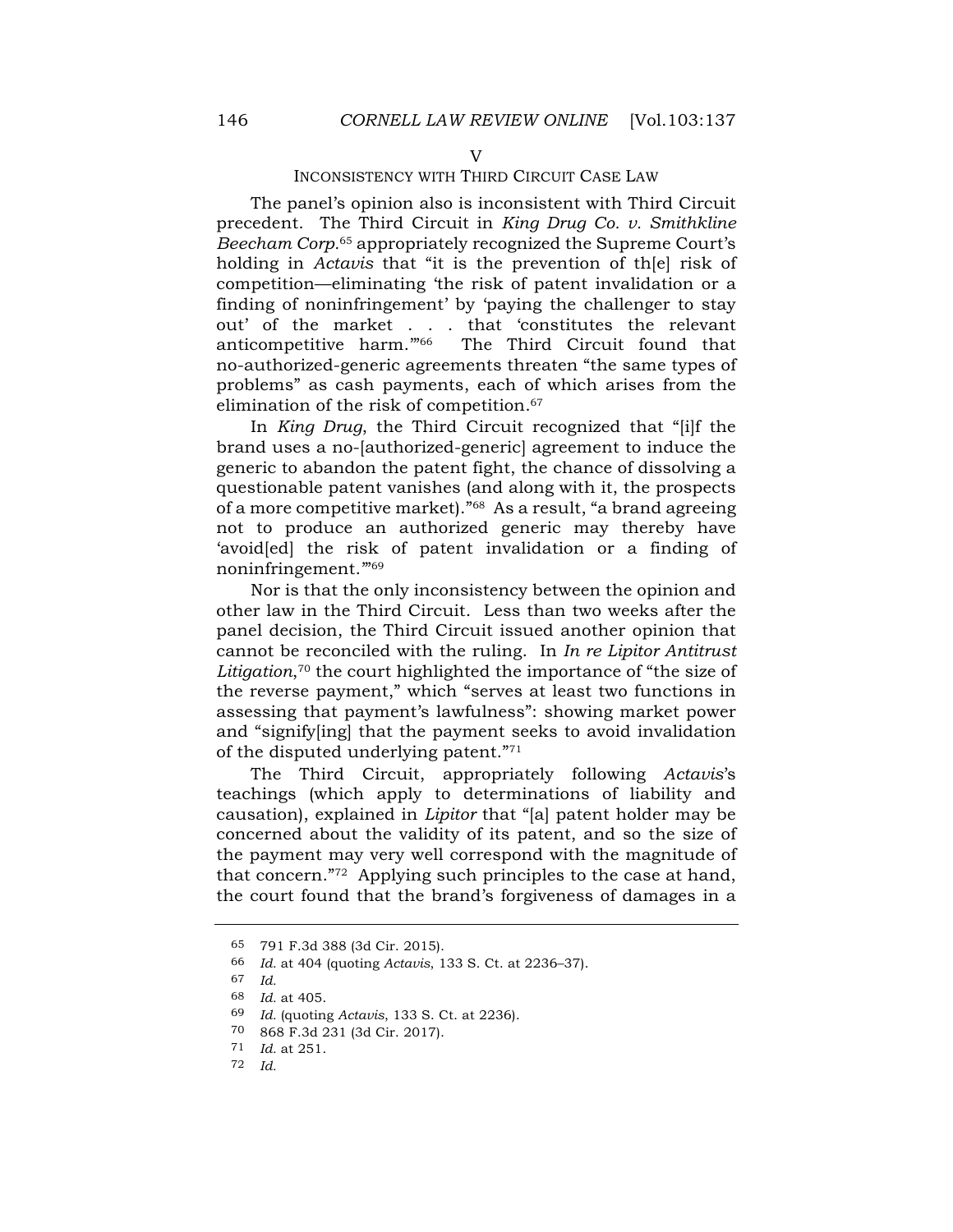separate case (which, incidentally, was at least as complicated as the arrangement in *Wellbutrin*) "was 'large' enough to permit a plausible inference that [the brand] possessed the power to bring about an unjustified anticompetitive harm through its patents *and had serious doubts about the ability of those patents to lawfully prevent competition*."73 Such a ruling, firmly rooted in *Actavis*, cannot be reconciled with the *Wellbutrin* opinion.

# VI

### INCONSISTENCY WITH RELEVANT POLICY

Finally, the ruling is not consistent with the relevant regulatory policies. As the Supreme Court in *Verizon Communications, Inc. v. Law Offices of Curtis V. Trinko, LLP*<sup>74</sup> made clear, "[a]ntitrust analysis must always be attuned to the particular structure and circumstances of the industry at issue," and courts must take "careful account" of "the pervasive federal and state regulation characteristic of the industry."75

One central objective of the Hatch-Waxman Act, Congress's comprehensive legislation balancing competition and innovation in the pharmaceutical industry, was to promote generic competition. The drafters permitted generics to experiment on brand drugs during the patent term and allowed generics to avoid the expensive and lengthy process of receiving "new drug" approval by demonstrating equivalence to the brand and relying on the brand's clinical studies.76 Congress was so motivated to encourage patent challenges that it granted a valuable 180-day period of exclusivity potentially "worth several hundred million dollars" according to the Supreme Court<sup>77</sup>—to the first generic to file a "Paragraph" IV" certification, seeking to enter before the end of the patent term on the grounds that the patent was invalid or not infringed.78

The policy of encouraging patent challenges finds support not only in the Hatch-Waxman Act but also in patent law. As the Supreme Court recognized in *Actavis*, a crucial "patent-related policy" is to "eliminat[e] unwarranted patent

<sup>73</sup> *Id.* at 255 (emphasis added).

<sup>74</sup> 540 U.S. 398 (2004).

<sup>75</sup> *Id.* at 411.

<sup>76</sup> 35 U.S.C. § 271(e)(1) (2012); 21 U.S.C. § 355(j)(2)(A) (2012).

<sup>77</sup> F.T.C. v. Actavis, Inc., 570 U.S. 136, 144 (2013).

<sup>78</sup> 21 U.S.C. § 355(j)(5)(B)(iv) (2012).